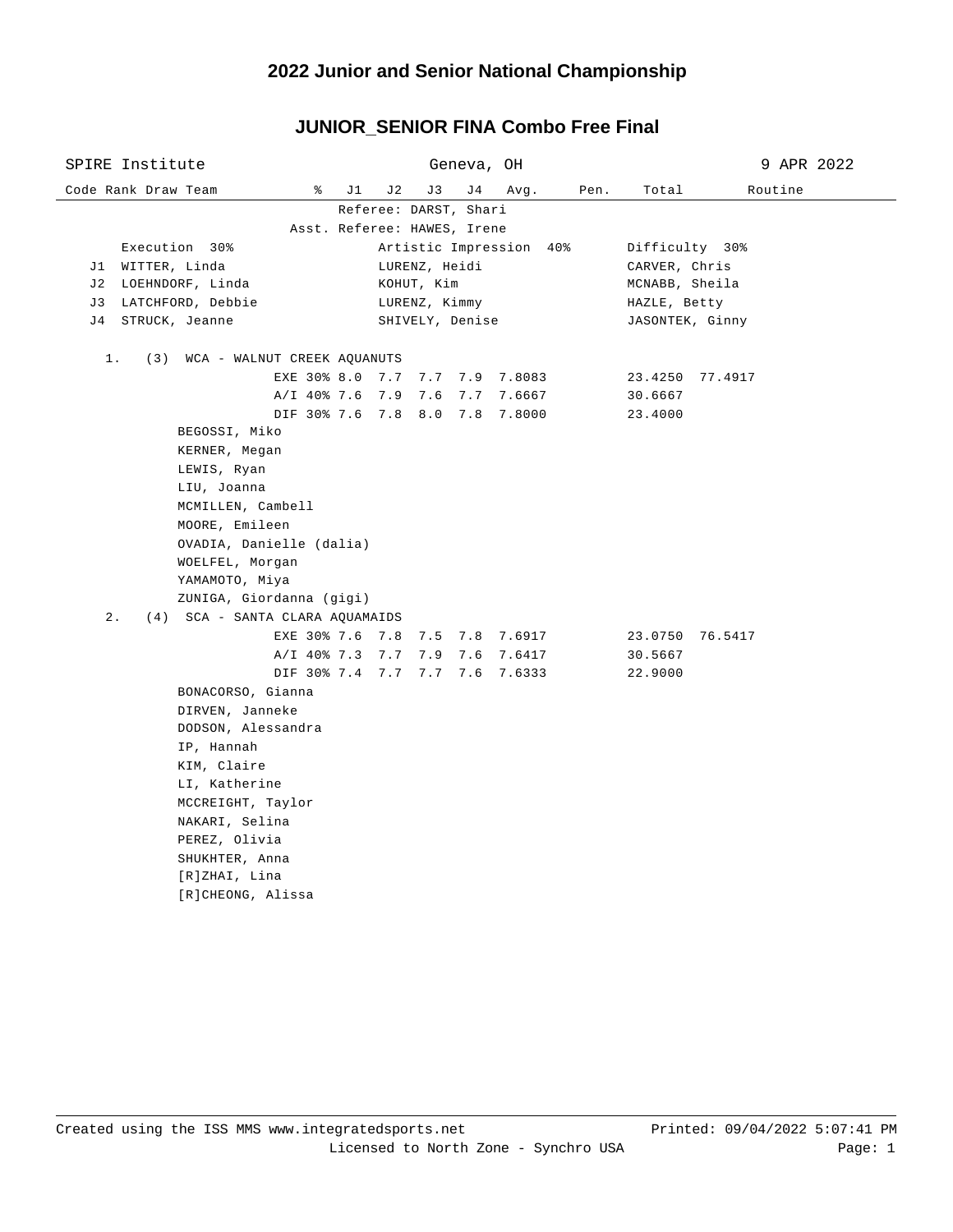### **2022 Junior and Senior National Championship**

#### Code Rank Draw Team % J1 J2 J3 J4 Avg. Pen. Total Routine SPIRE Institute Geneva, OH 9 APR 2022 3. (1) PTX - PIROUETTES OF TEXAS EXE 30% 7.5 7.3 7.2 7.2 7.2667 21.8000 73.1833 A/I 40% 7.4 7.6 7.4 7.3 7.4083 29.6333 DIF 30% 7.0 7.3 7.5 7.2 7.2500 21.7500 CHU, Haley CONTRERAS- ROMERO, Siracide GLOWACKI, Paige HOGG, Ashley KIM, Erin LEE, Olivia PINDI, Manasvi "manu" SEO, Sarah SHIN, Lindsay VALDEZ, Nathalia [R]NAHAR, Lavanya [R]WILLIAMS, Valery 4. (6) CSG - CINCINNATI YMCA SYNCHROGATORS EXE 30% 7.4 7.0 7.1 6.6 7.0417 21.1250 71.0167 A/I 40% 7.1 7.3 6.8 7.1 7.0917 28.3667 DIF 30% 6.8 7.1 7.3 7.3 7.1750 21.5250 ALMOND, Madi BURNS, Alison EHRHARDT, Madelyn FULLEN, Catherine FULLEN, Elizabeth GERHARDT, Ana HOLLANDER, Ella NATH, Maria OLSON, Maria PRICE, Katie [R]HOWES, Haylee 5. (2) OCC - OHIO CORALINAS SYNCHRO EXE 30% 7.0 6.6 6.7 6.7 6.7167 20.1500 67.0833 A/I 40% 6.9 6.7 6.6 6.7 6.7083 26.8333 DIF 30% 6.6 6.8 6.7 6.7 6.7000 20.1000 CALIXTO, Valeria GBUR, Claire JOHNSON, Ella MAYBERRY, Allison ORTIZ, Lilly SULLIVAN, Grace WEEKS, Torre ZHANG, Anya ZHANG, Arwen [R]RIVERA-ALVAREZ, Maria

### **JUNIOR\_SENIOR FINA Combo Free Final**